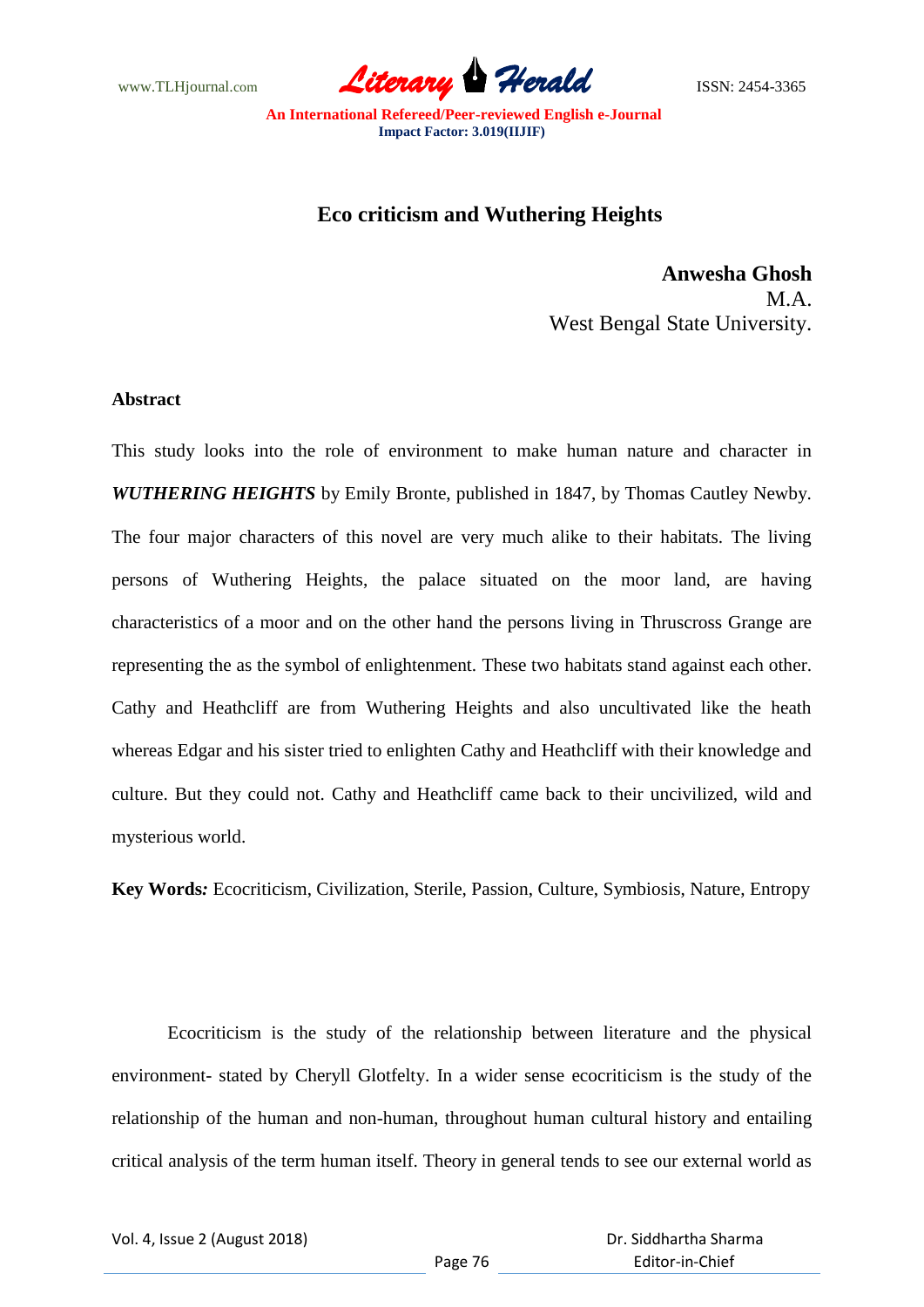www.TLHjournal.com **Literary Herald Branch** ISSN: 2454-3365

socially and linguistically constructed, as "always already" textualised discourse but ecocriticism calls this long standing theoretical orthodoxy into question. Ecocriticism claims that there is nature everywhere inside or or outside of literature.

"Wuthering Heights" published in mid-nineteenth century, considered to be one of the most passionate and heartfelt novels ever written, a tale of the relationship between Catherine and an orphaned boy Heathcliff, adopted by her father.

Wuthering Heights is a mansion, situated on a moor, uncultivated open land, in northern isolated part of Europe. Both Catherine and Heatcliff brought up in this house. Like this moor land both are them uncultivated, both failures in their lives. Neither edger nor Isabella could furrow in their mind, body or their existence, with their love and desire. The house is also sterile like them.

The ecocentered reading of the novel focuses outside of the house and its environs. it uses the ideas of negative energy, entropy, which tends to break down and disorganize the system and the symbiosis, the co-existing system. Thus the house , exist as an isolated entropic system has no symbiotic connection at all with the wider biosphere. The house breaths in the atmosphere of its own decay. Therefore it may also apply to the people who dwelled within it. The broader world, the civilization was unknown to them till they met Linton family and went to Thrushcross Grange.

The only companion to Wuthering Heights is Thrushcross Grange four miles away from it, which is the antithesis of it. A contrastive element issued here, like if Wuthering Heights is stands for nature then Thrushcross Grange for culture. If there is wild passion in Wuthering Heights then civilization is there in Thrushcross Grange. There was only nature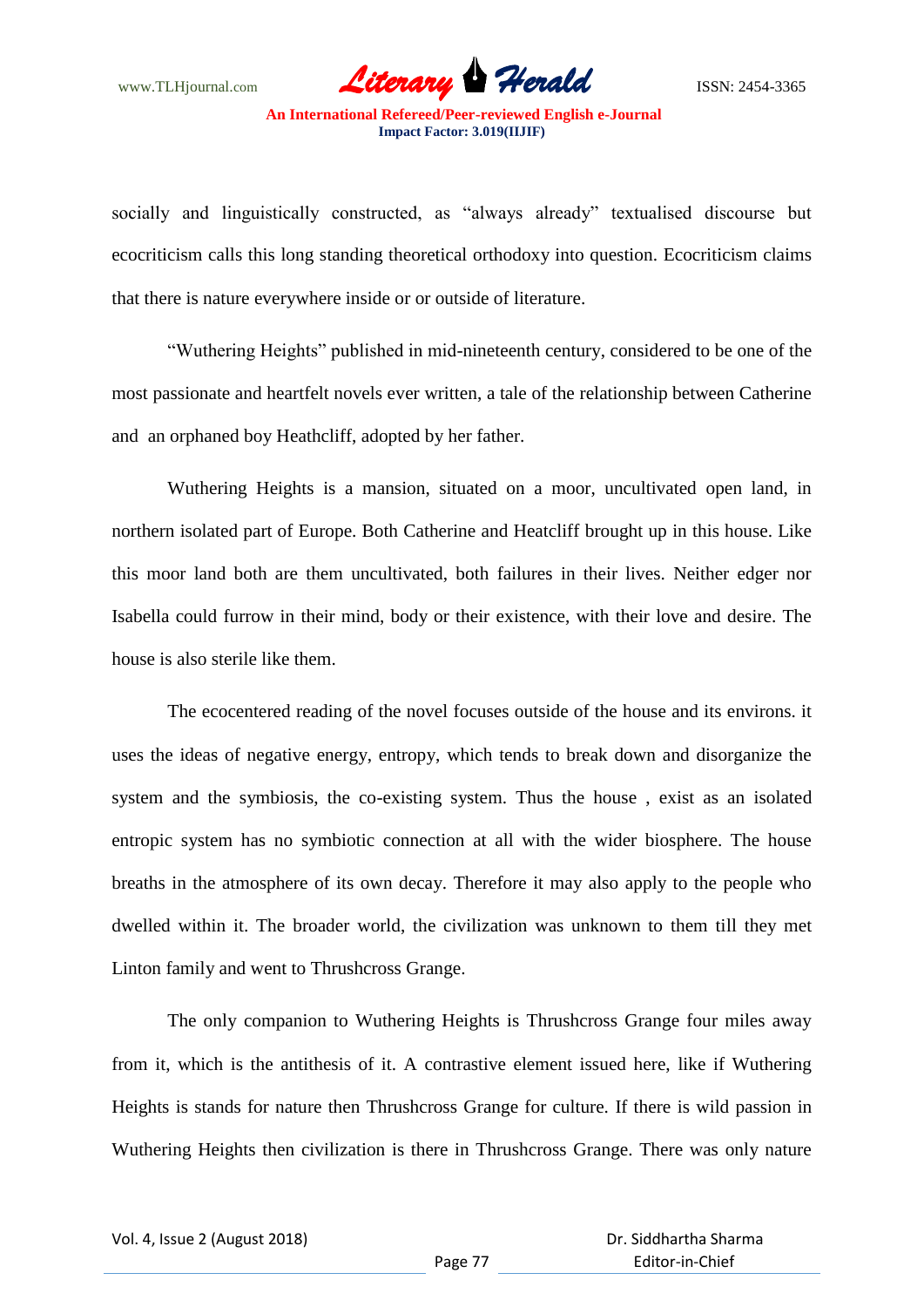www.TLHjournal.com **Literary Herald Branch** ISSN: 2454-3365

and the house could not escape from its greeny wild passion. A passion of being savage, being wild, which leads Heathcliff to destroy Hindley as well as Edgar. An asexual desire was there within Catherine and Heathcliff- that is why Cathy declares herself to be Heathcliff and Heathcliff declares Cathy as his soul. Both the heath and the house help Heathcliff to be haunted.

If we go to analysis the word "heathcliff" then it would mean an rock of uncultivated soil or a rock situated on the moor, and if I have the liberty to consider the rock as a sign of penis, then it may say that like this land Heathcliff also unable to penetrate rather cultivate or production, but full of passion because of its untouched enlightenment. Like a flame that cannot burn anything, like a light that failed a stream which has ceased to flow. Its narcissistic aloofness from one flow of the life force turns it into a black hole which becomes a vortex into which its energies are sucked and destroyed- destroy Hindley and Isabella, Catherine, Linton and later on Heathcliff.

The moor is a curse, fall on both Wuthering Heights and Thrushcross Grange. This negative force increases with the help of non human being the spirit of Catherine, who visits every night. Night is again dark, duration of evilness, works against of life. The negative force due to this dull environment which hovers above the houses under the sky makes the lives sterile and fragile of the novel and left Thruscross Grange empty, without any ancestor. Remains only Hareton and young cathy in Wuthering Heights under the dark cloud of unsatisfied passionate desire of Cathy and Heathcliff.

Heathcliff, born out of the heath and died in the heath, left behind the mystery of his love, whether it fulfilled or not. He searched for Catherine not only during her life time but also after her death. Somewhere they met between life and death. It must be their passion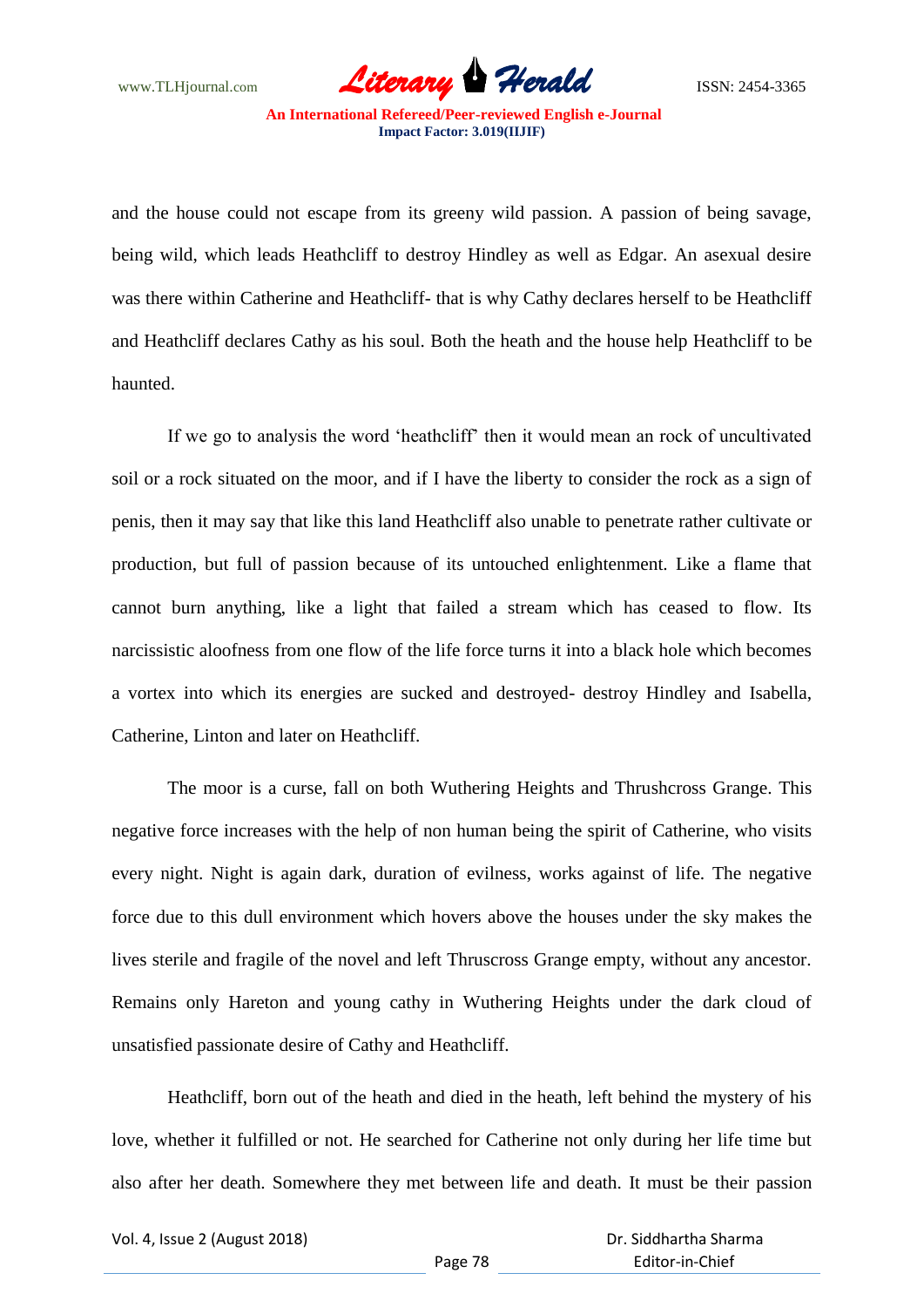www.TLHjournal.com **Literary Herald Branch** ISSN: 2454-3365

which makes them overcome the limitation of life. They met spiritually physical. That's the reason of Cathy"s leaving this world so early in order to meet him where no one could object or prevent them to meet. The space without any interference. Like nature their love was so original that they go repeatedly to each other. It is only Heathcliff the king without crown, ruled both on women characters and on the heath. Heathcliff drive into Cathy many a time dug her tomb in order to bring out her physically- shows his wild fearless fierce desire that can consume anything and everything like the nature itself.

From the angle of ecofeminism, starts with Sherry B. Ortner"s "*Is Female To Male As Nature Is to Culture?,*' which talks about the relation between woman and nature, woman is near to nature. Both are victim of patriarchy, nature is dominated in the sake of human civilization and within this civilized society women dominated by patriarchy, in order to fulfill their desire. Legitimate the oppression of woman also legitimate environmental degradation. If we consider Cathy to be the nature then she is victim of Heathcliff and his wildly passion as well as of Edger. And this passion leads her to death. She was in the sufferance of duality. She could not make out her exact position of belonging. Physically she was with Edger but psychologically with Heathcliff. It might not happen if Heathcliff would not come back after her marriage. in this novel there is psychological violence than of physical violence. Both Isabella and Catherine both fell in love with that barbarous man and tortured psychologically. He never felt the warmth of Isabella and denied her every time. It is his wild desire, the entropy which breaks Cathy and bound her to break her marriage.

"Wuthering Heights" blurs the paradigm of mind-body, nature-culture and emotionreason. Where nature  $=$  wuthering heights along with Cathy and Heathcliff , culture  $=$ thrushcross grange along with Edgar and Isabella; when they married nature met with culture